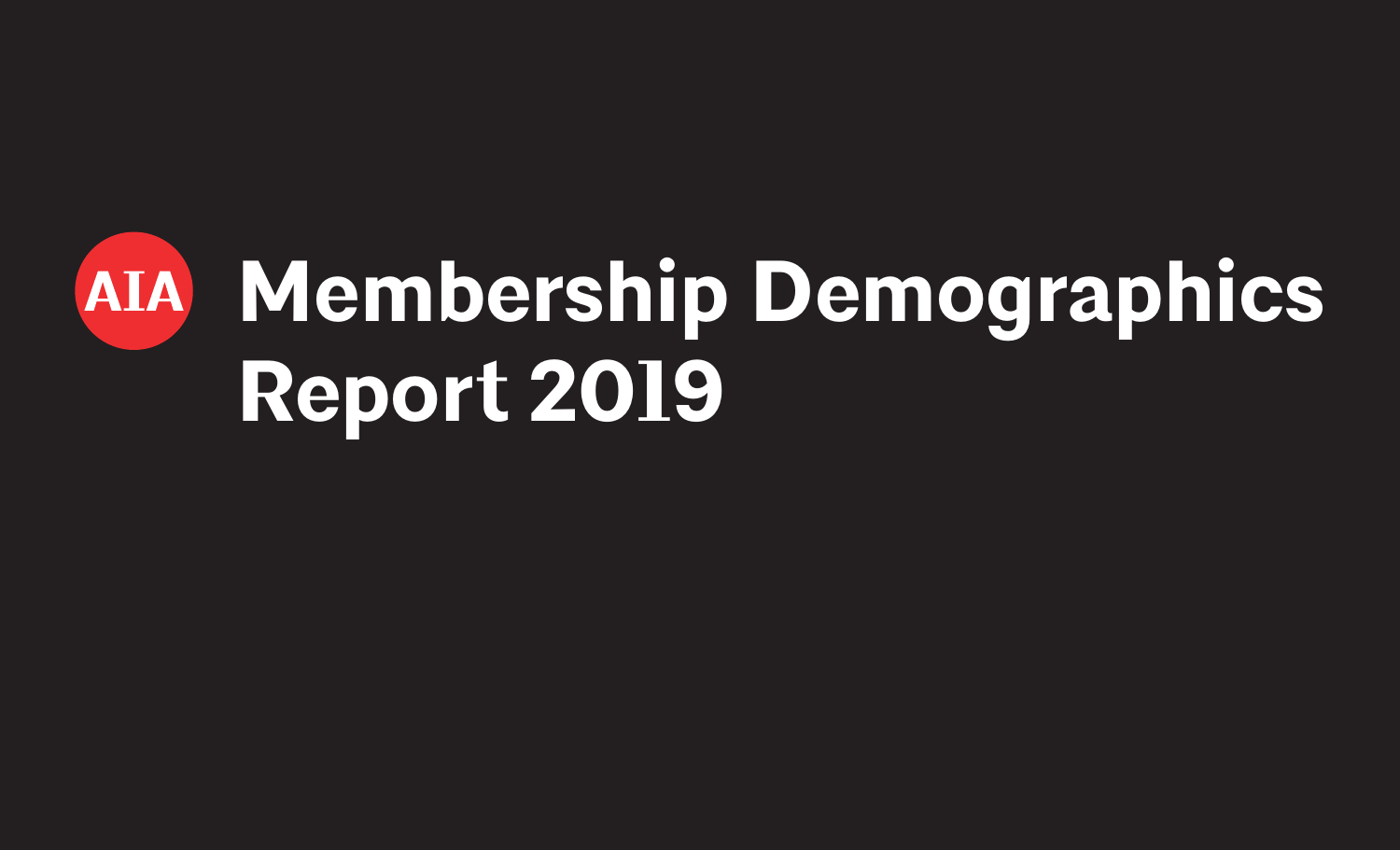# **Contents**

- **03 Letter from Robert Ivy**
- **04 Background & overview**
- **05 Key findings**
- **07 Gender identity & expression**
- **09 Race and/or ethnicity**
- **14 Age**
- **15 AIA leadership**
- **17 AIA national employees**
- **19 Appendix**

Published December 2020 by The American Institute of Architects 1735 New York Avenue, NW Washington, DC 20006

aia.org

© 2020 The American Institute of Architects All rights reserved.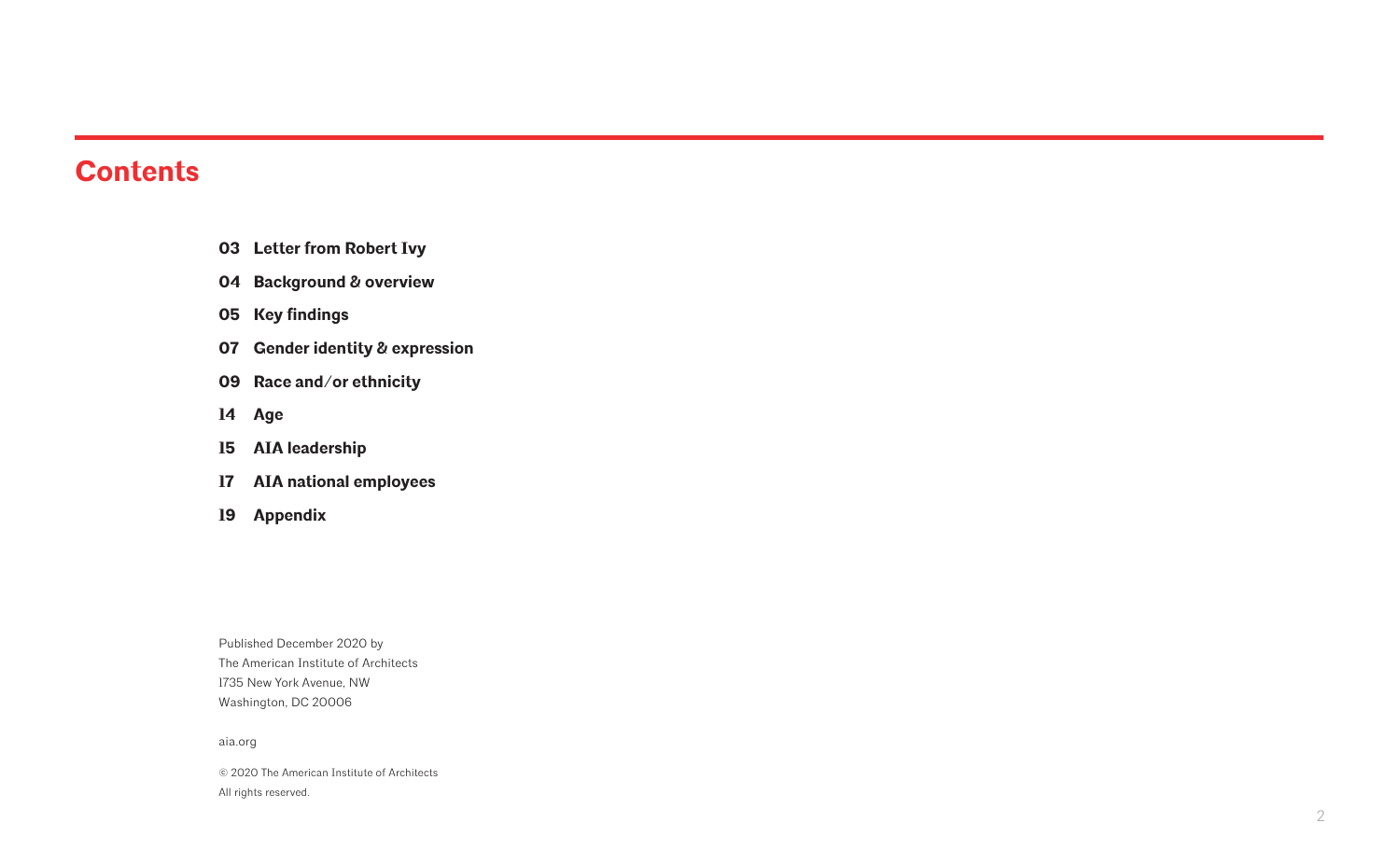### **Letter from Robert Ivy**

In an effort to be more transparent, the American Institute of Architects (AIA) presents membership demographic data to the public for the first time.

The data reflect that in 2019, AIA's more than 95,000 members consisted of architectural professionals, including licensed professionals, individuals pursuing licensure, and others on a non-traditional path. Together, all members are part of thriving community dedicated to creating a more just and sustainable built environment.

Please note, reporting demographics is fully at the discretion of our members and many have made the decision not to disclose this information. We are currently working to update our options to allow members to better describe race and ethnicity along with gender identity and expression. We ask that current and future members consider providing this information to ensure that we have the most accurate accounting of who we represent and trends in the field.

Other reports confirm what we already know: women and members of racial and ethnic groups remain underrepresented in the profession. The statistical data in this report reflect that fact. However, it is also important to note that the data show that incoming cohorts are more gender, racially and or ethnically diverse.

Also, we have included the demographics of the staff of our National office along with those of our Board and Strategic Council.

We plan on continuing this report in future years for tracking and reporting on trends within our membership. If you have any comments on how we can improve the report, please reach out to memberservices@aia.org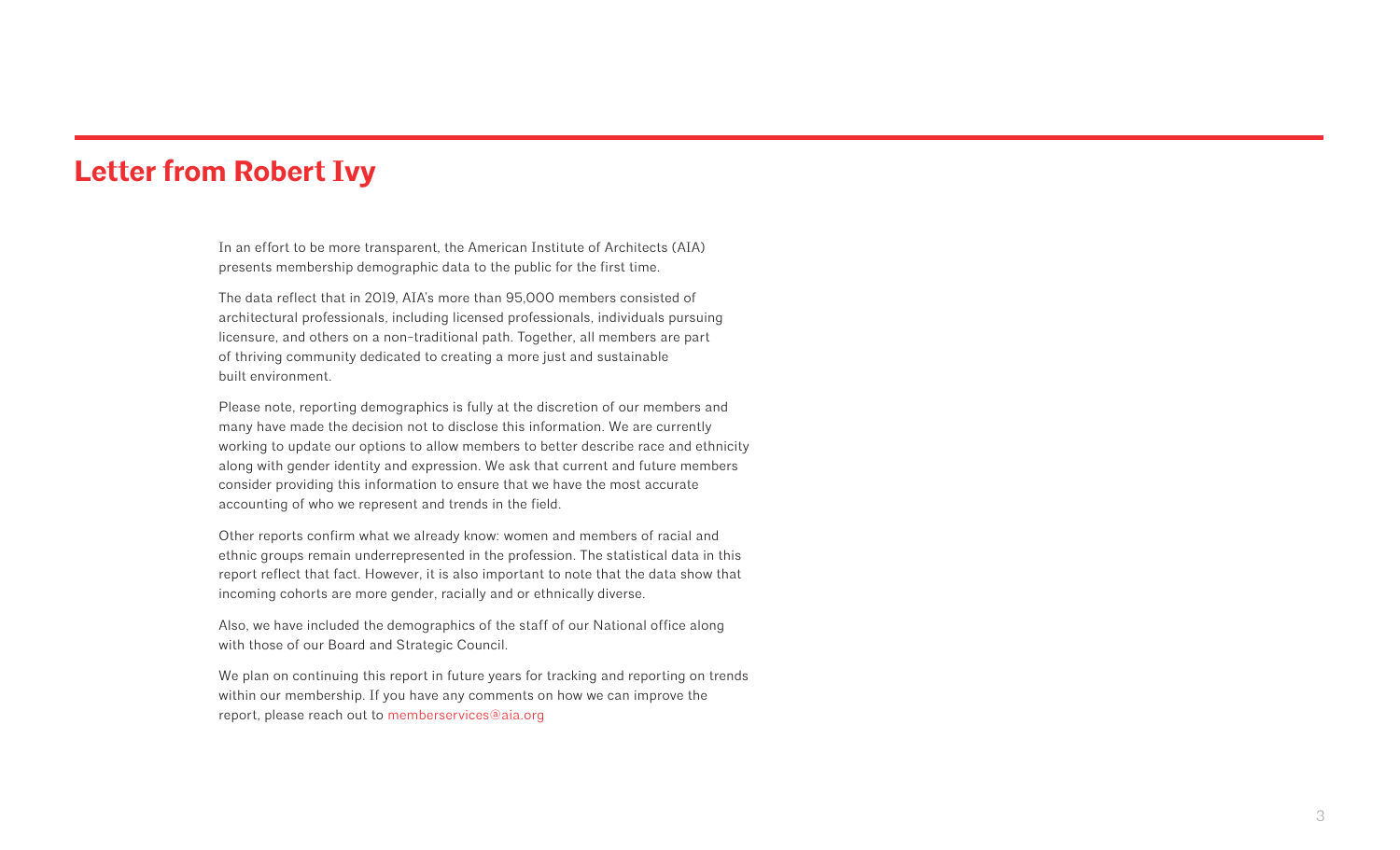### **Background & overview**

The following report aggregates key demographic trends regarding The American Institute of Architects' (AIA's) membership, board of directors, strategic council, and national staff. Please note that while AIA's membership is an extensive community of more than 95,000 architectural professionals, participation in AIA is not mandatory to practice, and not all AIA members are licensed in the United States. Therefore, any current and future reporting of AIA members should not be construed as a census of the entire profession. Additionally, reporting demographic information to AIA is not a prerequisite for membership and is strictly voluntary, and some members choose not to disclose their race and/or ethnicity, gender identity and expression, or age. In some cases, nonreporting makes it challenging to fully determine AIA's member demographics.

Full definitions for our membership categories can be found in the appendix.

Beyond this report, members and others may be interested in numerous other data sources that report on the profession. Please refer to data resources provided by:

- National Architectural Accrediting Board, Inc. (NAAB)
- National Council of Architectural Registration Boards (NCARB)
- U.S. Bureau of Labor Statistics in the U.S. Department of Labor
- U.S. Census Bureau in the U.S. Department of Commerce

Key findings from these sources are provided in this report as a benchmark for AIA's numbers and show the pipeline into the profession. The data presented in this report is accurate to the best of our ability at the time of publication. Context and language evolve over time—some definitions that have been used in the past are no longer in use or have been expanded. The definitions related to gender, race and/or ethnicity will undoubtedly continue to evolve, be replaced, or become obsolete.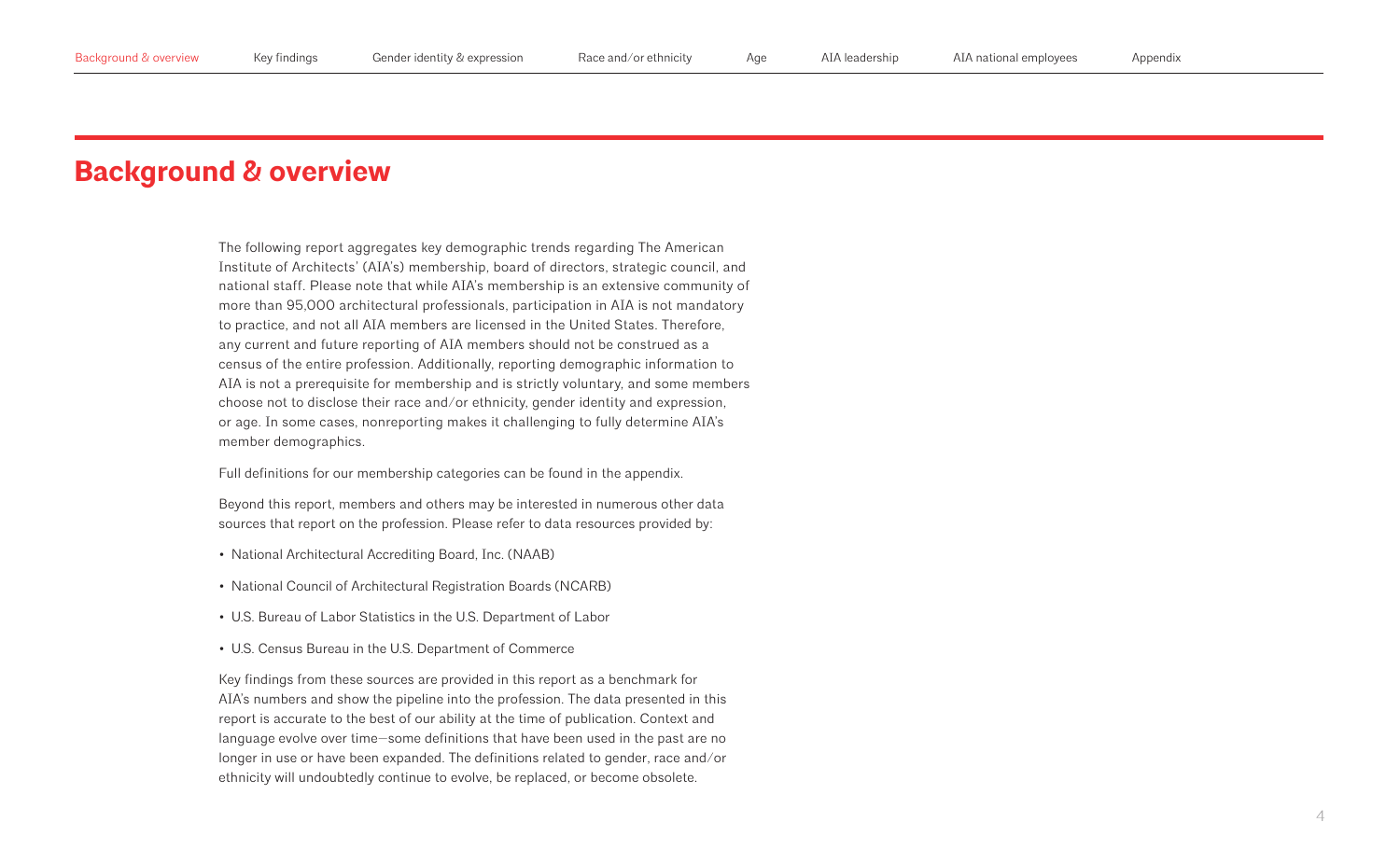# **Key findings**

The U.S. Census Bureau tracks and projects the demographics of the United States. In a recent report, the Bureau forecasts that 2030 will represent a turning point in U.S. demographics as Americans above the age of 65 will outnumber those below the age of 18, and immigration will be the main driver of population growth. According to Census Bureau projections, by 2045 white non-Hispanics will no longer make up the majority of the population, though they will remain the largest single racial or ethnic group. The fastest growth in racial and ethnic groups over the next few decades will come from individuals who are two or more races, followed by Asians and Hispanics.<sup>i</sup>

The profession of architecture will be influenced by changes in demographics of the United States in the coming decades. Reported statistics from NAAB on graduates and NCARB on newly licensed individuals show a more diverse pipeline into the profession.

AIA's membership reflects steady growth in women and underrepresented racial and/or ethnic groups. Data clearly show that incoming cohorts of architecture professionals are more gender and racially and/or ethnically diverse than the profession today.

### **AIA member gender identity & expression**

AIA's membership has become more gender diverse over time. This is attributed in part to several key factors.

- NAAB reports that women make up nearly half of enrolled students and graduates from NAAB accredited programs of architecture, creating gender diversity in the pipeline to the profession.<sup>ii</sup>
- NCARB reports in 2019 women made up 39% of those completing the ARE and 42% of those completing AXP requirements, up from 35% and 39%, respectively, in 2012.iii
- The trends in the profession are reflected in AIA's membership. The overall percentage of women members has grown by 7.3 points since 2012, to 24.4% in 2019. Across all member categories, 39.4% of first-time joining members were women in 2019.
- There is a higher percentage of women in the Associate membership category (40.2%) in 2019) than in overall membership. Likewise, a consistently strong share of Associate members obtaining their licenses are women (39.5% in 2019).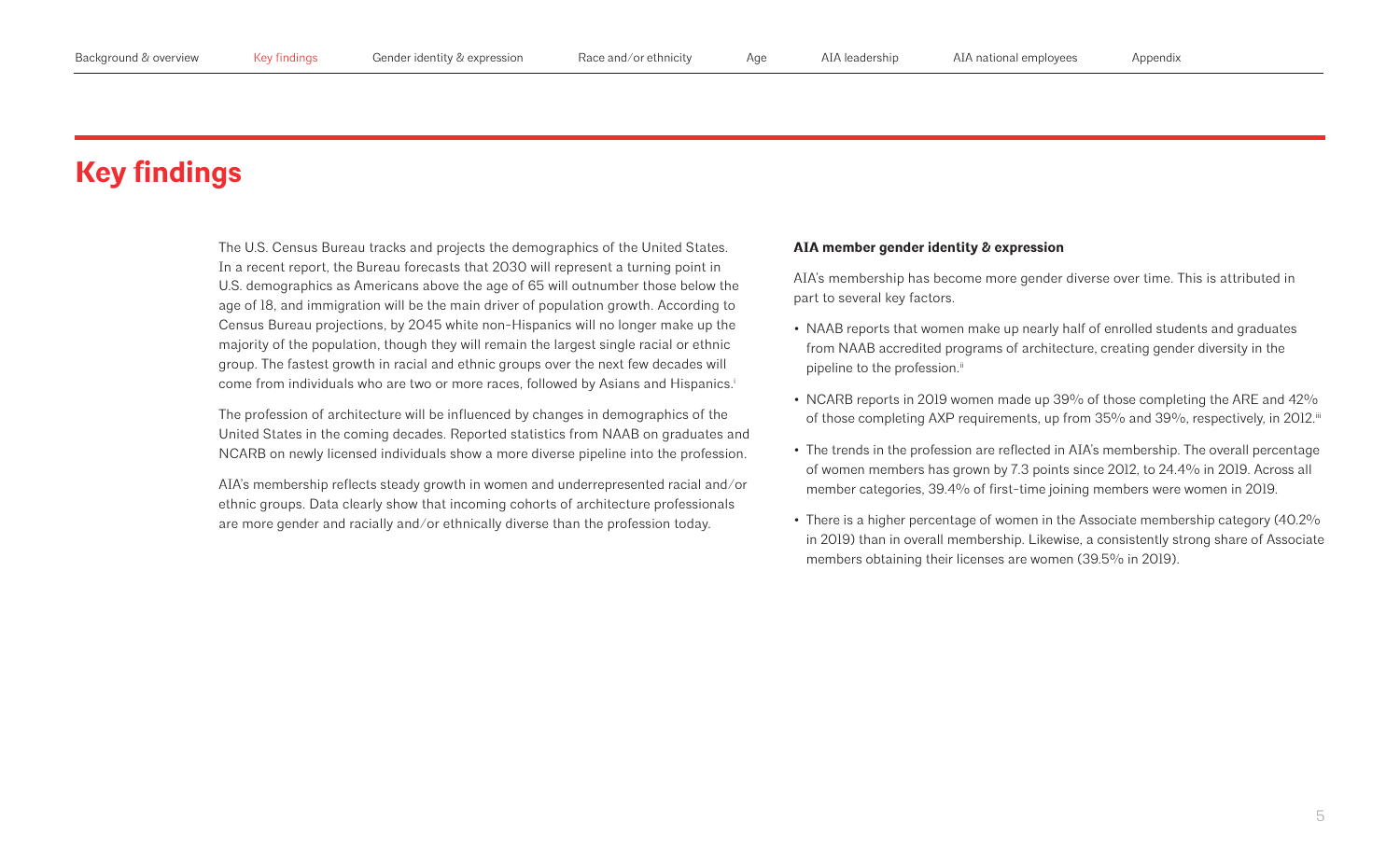### **Key findings**

#### **AIA member race and/or ethnicity**

AIA is committed to equity, diversity, inclusion and belonging within the profession. In an effort to track demographic changes in the profession, members are encouraged to update their member profiles and voluntarily self-report their demographic data which impacts our ability to show trends. In 2019, 17.4% of AIA members did not report a race and/or ethnicity. There are data points that do reveal trends.

The underrepresented racial and/or ethnic groups are American Indian or Alaska Native, Asian, Black or African American, Hispanic or Latino, Native Hawaiian or other Pacific Islander, and two or more races. Like gender, we are updating our demographic categories for race/ethnicity to give members an accurate means of reporting.

- NAAB reports that 30.3% of its graduates were from underrepresented racial and/or ethnic groups in 2019. The highest shares of underrepresented racial and/or ethnic groups were Hispanic/Latino and Asian at 14.3% and 8.5%, respectively.iv
- NCARB reports that 79% of people completing the ARE were "white, not Hispanic or Latino" in 2019, down from 83% in 2012. Asians made up the second largest proportion of those completing exams at 12%.
- 16% of AIA members across all member categories identify as an underrepresented racial or ethnic group while just under 67% were White.
- Within the Associate membership category, a greater number of members identify as underrepresented races and ethnicities than in the membership as a whole, growing 10.9 points since 2012.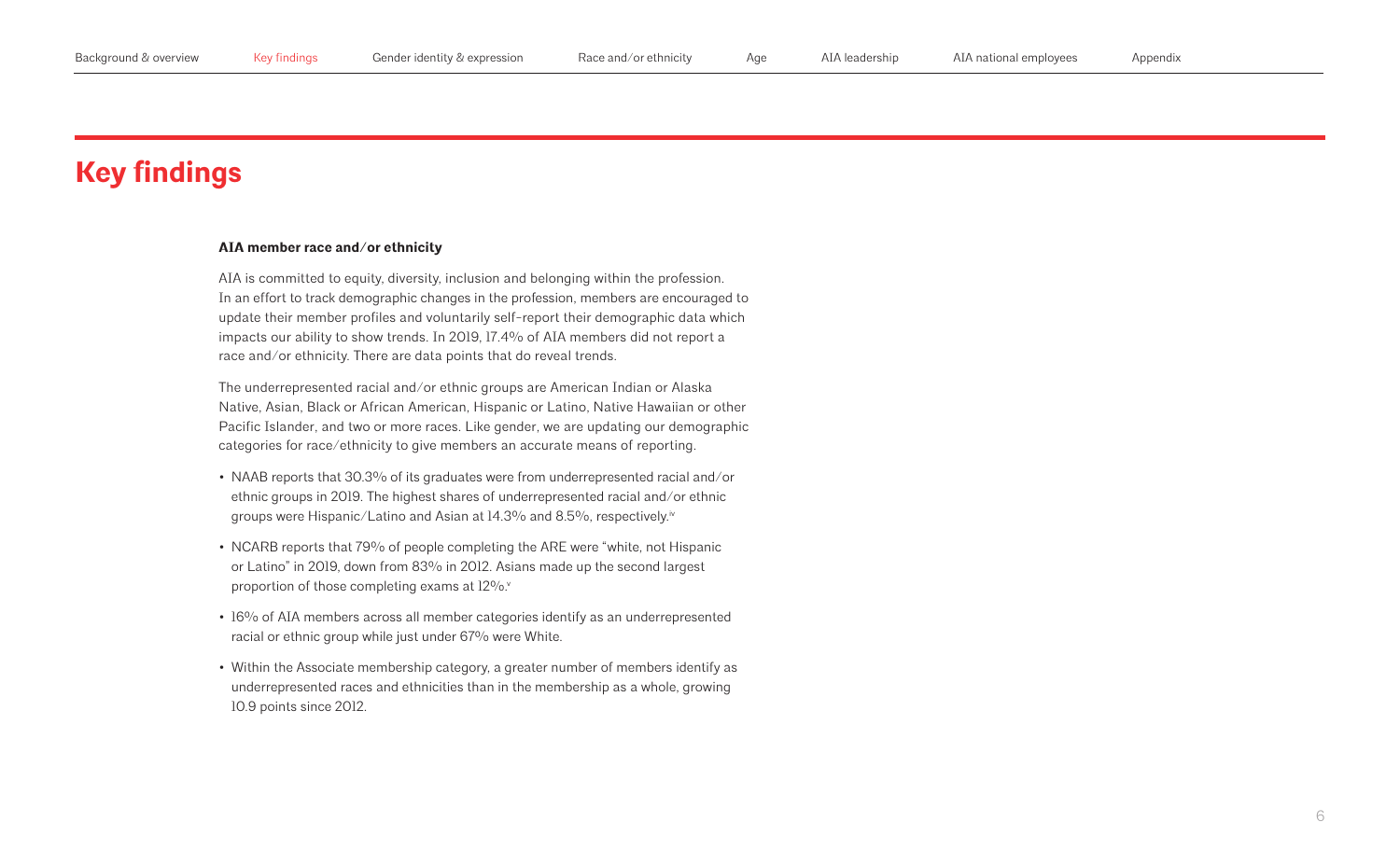### **Gender identity & expression**

#### **Gender: All members**

Gender diversity within overall AIA membership has continued to grow, with the share of women increasing from 17.1% in 2012 to 24.4% in 2019. Please note that starting in 2018, a third option was made available to members to expand the binary options of 'men' and 'women'. Moving forward, we will have additional options for members to describe their gender identity and expression.



#### **Gender: Architect members**

Trends in gender diversity for Architect members are comparable with those in the overall membership, with the percentage of women increasing from 15.7% to 22.6% between 2012 and 2019.

**>** GENDER: ALL MEMBERS **>** GENDER: ARCHITECT MEMBERS



PLEASE NOTE THAT STARTING IN 2018 MEMBERS WERE GIVEN THE OPTION 'OTHER'. MOVING FORWARD, MEMBERS WILL HAVE ADDITIONAL OPTIONS TO DESCRIBE THEIR GENDER IDENTITY AND EXPRESSION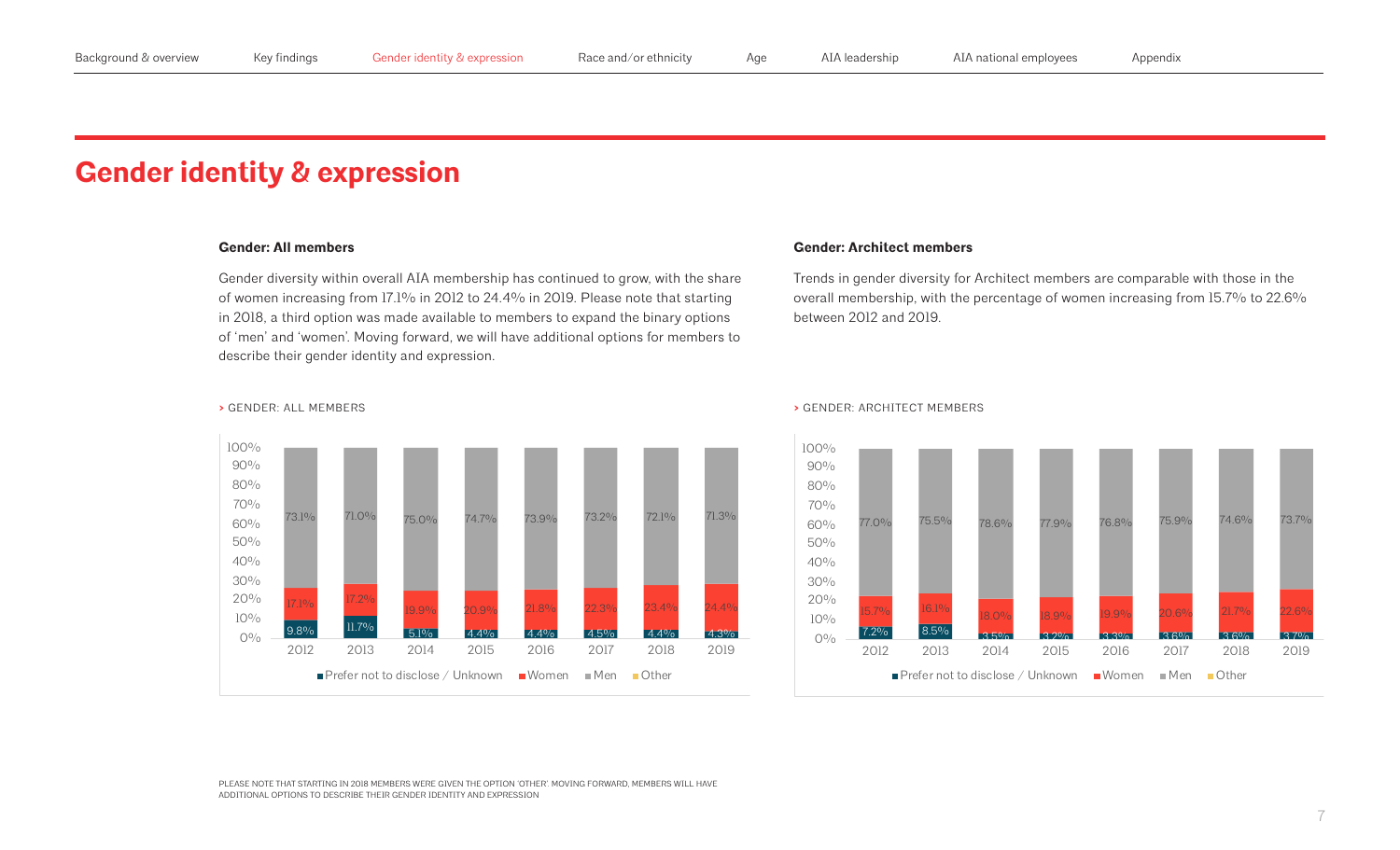### **Gender identity & expression**

#### **Gender: Associate members**

Associate membership continues to be more gender diverse than overall membership. In 2019, 40.2% of Associates reported their gender as women—higher than the overall membership share of 24.4%.

### **Gender: Associates obtaining licensure**

The percentage of women Associate members obtaining their license is similarly high—39.5% in 2019. As a comparison, in 2019 NCARB reported that 39% of those who completed the ARE were women.vi

#### **>** GENDER: ASSOCIATE MEMBERS **>** GENDER: ASSOCIATES OBTAINING LICENSURE





100%

19.2% 23.8% 10.3% 8.1% 8.0% 8.0% 7.6% 6.7% 30.1% 29.1% 34.4% 36.0% 36.7% 37.4% 38.9% 40.2%  $50.7\%$   $47.1\%$   $55.3\%$   $55.9\%$   $55.3\%$   $54.6\%$   $53.5\%$   $53.1\%$  $O^{0/6}$ 10% 20% 30% 40% 50% 60% 70% 80% 90% 2012 2013 2014 2015 2016 2017 2018 2019 **Prefer not to disclose / Unknown Women Men Other** 

PLEASE NOTE THAT STARTING IN 2018 MEMBERS WERE GIVEN THE OPTION 'OTHER'. MOVING FORWARD, MEMBERS WILL HAVE ADDITIONAL OPTIONS TO DESCRIBE THEIR GENDER IDENTITY AND EXPRESSION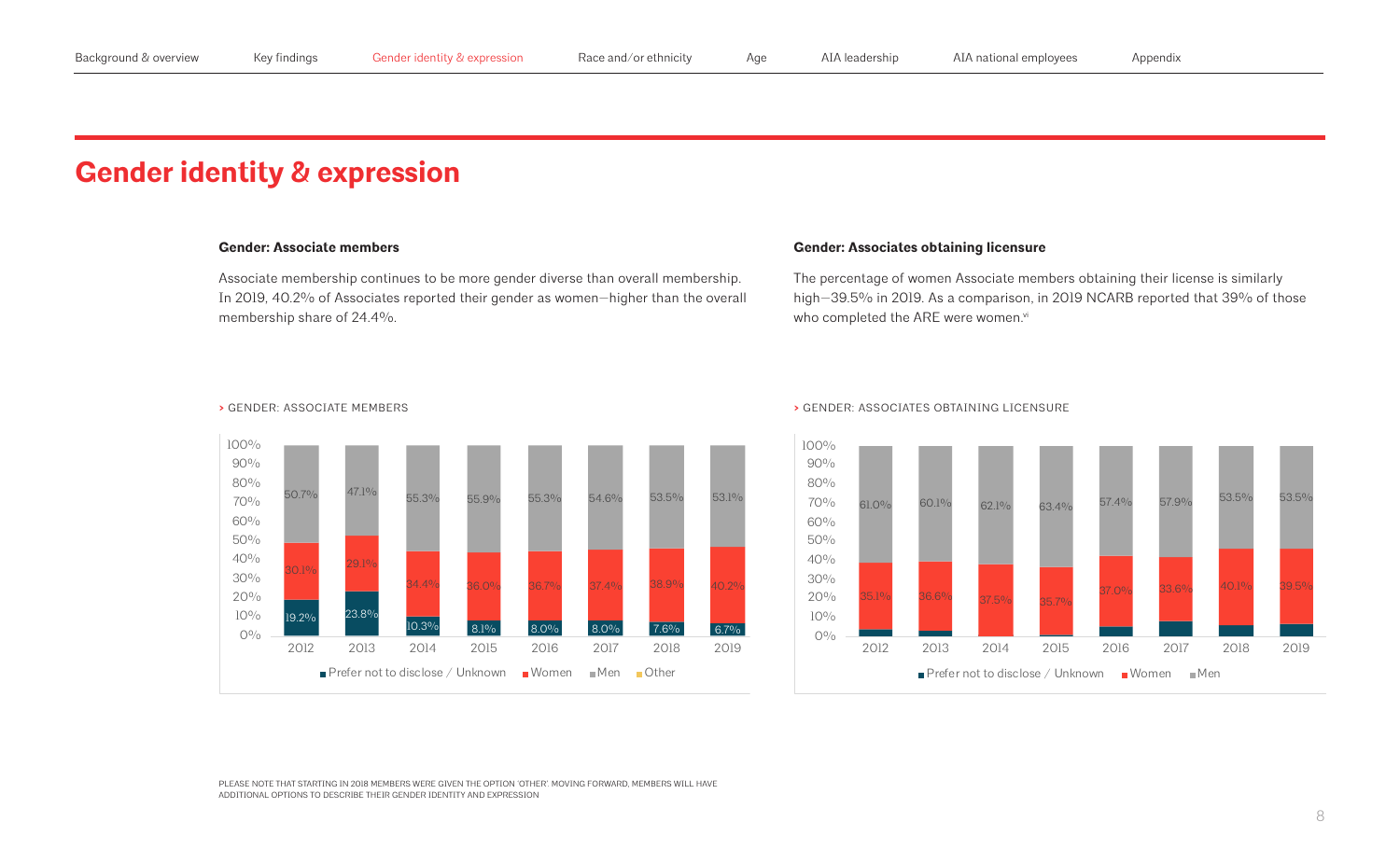### **Race and/or Ethnicity**

Unreported race and/or ethnicity data continues to make it difficult to determine trends in the diversification of AIA membership over time. However, there are some trends worth noting.

- The percentage of reported underrepresented racial and/or ethnic groups grew 4.4 points between 2012 and 2019 to 16%.
- The underrepresented racial and/or ethnic groups are American Indian or Alaska Native, Asian, Black or African American, Hispanic or Latino, Native Hawaiian or other Pacific Islander, and two or more races. Like gender, we are updating our demographic

#### **>** RACE AND/OR ETHNICITY: ALL MEMBERS

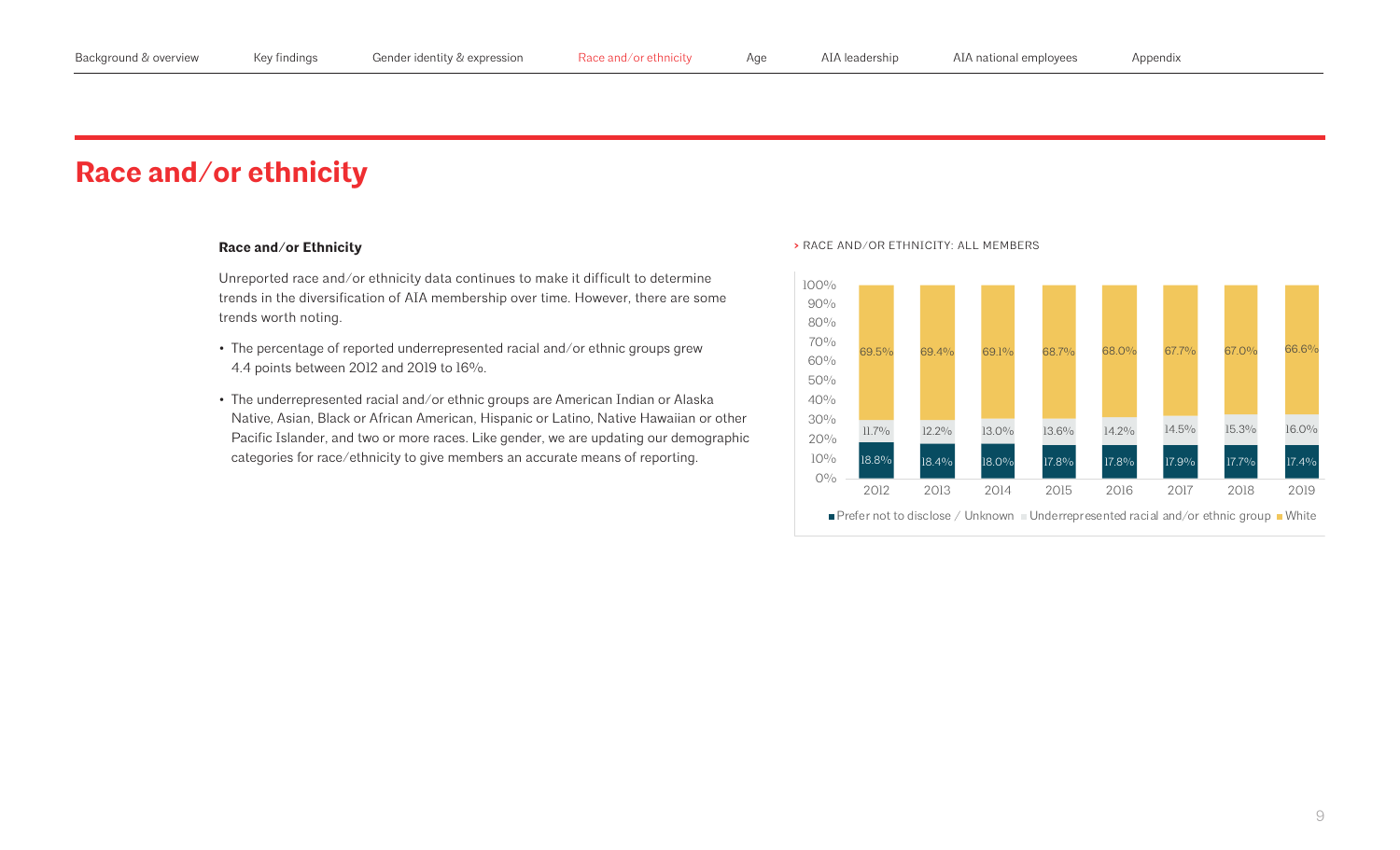**>** 2019 RACE AND/OR ETHNICITY BY GENDER IDENTITY

| Race and/or<br><b>Ethnicity</b>                 | Men    | <b>Women</b> | <b>Other</b>             | <b>Prefer</b><br>not to<br>disclose | <b>Unknown</b> | <b>Grand</b><br><b>Total</b> |
|-------------------------------------------------|--------|--------------|--------------------------|-------------------------------------|----------------|------------------------------|
| American Indian<br>or Alaska Native             | 140    | 54           | 1                        |                                     | $\overline{2}$ | 197                          |
| Asian                                           | 3,622  | 2,420        | 1                        | 7                                   | 67             | 6,117                        |
| <b>Black or African</b><br>American             | 1,367  | 634          | 1                        | 1                                   | 23             | 2,026                        |
| Hispanic or<br>Latina/ $\circ$                  | 3,319  | 1,697        | $\mathbf{1}$             | 5                                   | 54             | 5,076                        |
| Native Hawaiian<br>or Other Pacific<br>Islander | 192    | 57           | $\overline{\phantom{0}}$ |                                     | 6              | 255                          |
| Prefer not to<br>disclose                       | 1,017  | 456          | $\mathbf{1}$             | 249                                 | 12             | 1,735                        |
| Two or more<br>races                            | 1,044  | 612          | 1                        | $\overline{4}$                      | 27             | 1,688                        |
| Unknown                                         | 8,611  | 3,270        | $\qquad \qquad -$        | 105                                 | 2,941          | 14,927                       |
| White                                           | 49,013 | 14,214       | 6                        | 22                                  | 563            | 63,818                       |
| <b>Grand Total</b>                              | 68,325 | 23,414       | 12                       | 393                                 | 3,695          | 95,839                       |

### **Race and/or Ethnicity: Architect members**

The trends seen in underrepresented racial and/or ethnic groups in overall membership are reflected in Architect demographics since 2012, with growth among Asian and Hispanic or Latina/o members.

**>** RACE AND/OR ETHNICITY: ARCHITECT MEMBERS

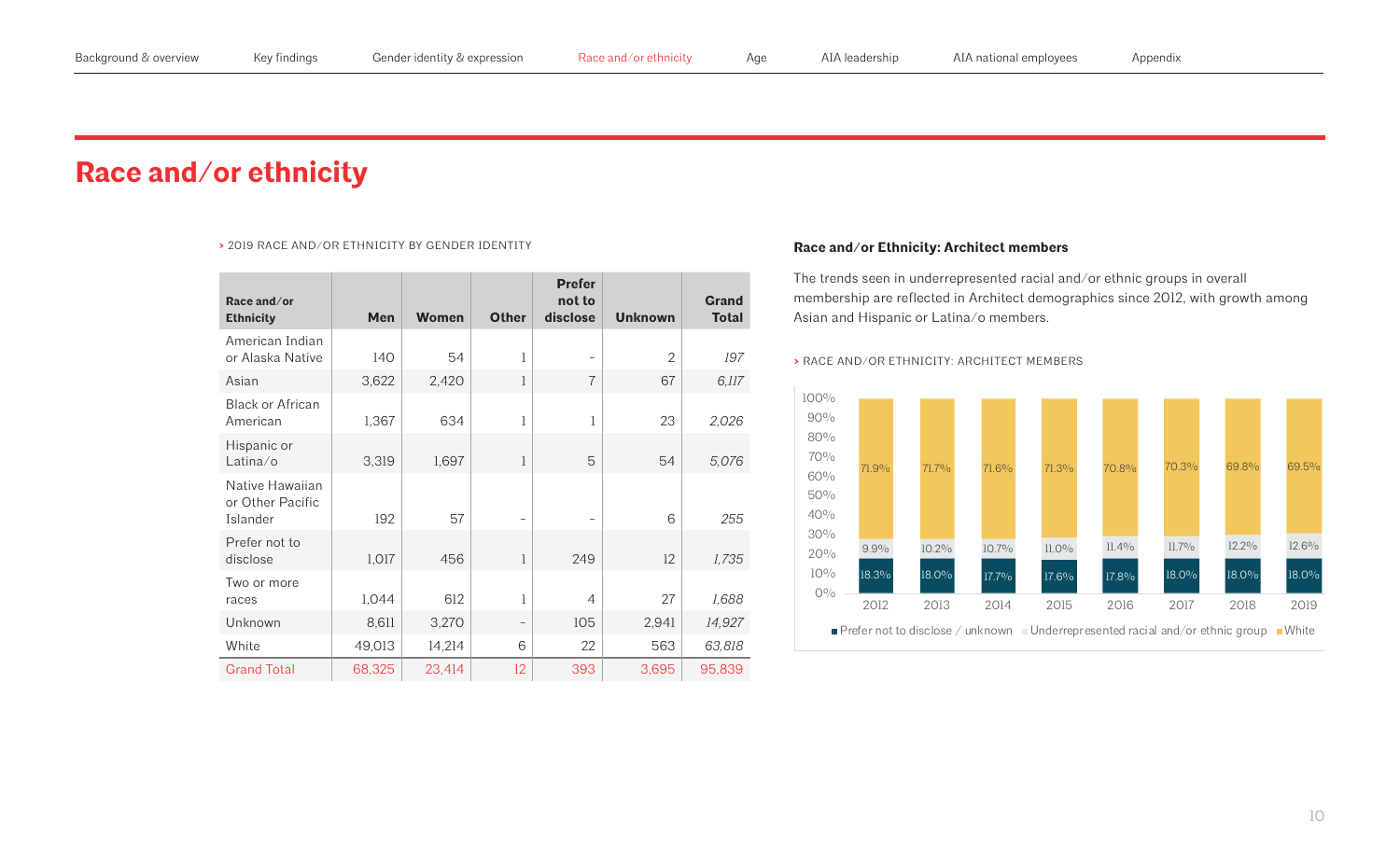#### **>** RACE AND/OR ETHNICITY: BREAKDOWN OF NON-EMERITUS ARCHITECT MEMBERS **>** RACE AND/OR ETHNICITY: NON-EMERITUS ARCHITECT MEMBERS



| Race and/or<br><b>Ethnicity</b>                        | 2012                     | 2013   | 2014   | 2015   | 2016   | 2017   | 2018   | 2019   |
|--------------------------------------------------------|--------------------------|--------|--------|--------|--------|--------|--------|--------|
| American Indian or<br>Alaska Native                    | 98                       | 109    | 108    | 107    | 109    | 116    | 127    | 123    |
| Asian                                                  | 2,088                    | 2,303  | 2,520  | 2,717  | 2,919  | 3,039  | 3,242  | 3,435  |
| Black or African<br>American                           | 726                      | 742    | 786    | 830    | 875    | 881    | 953    | 950    |
| Hispanic or<br>Latina/ $\circ$                         | 1,624                    | 1,764  | 1,895  | 2,041  | 2,174  | 2,307  | 2,488  | 2,613  |
| Native Hawaiian<br>or Other Pacific<br><b>Islander</b> | 177                      | 159    | 158    | 158    | 159    | 162    | 162    | 167    |
| Prefer not to<br>disclose                              | $\overline{\phantom{a}}$ |        | 117    | 389    | 540    | 673    | 829    | 977    |
| Two or more races                                      | 727                      | 683    | 690    | 717    | 781    | 824    | 894    | 969    |
| Unknown                                                | 10,066                   | 10,147 | 10,061 | 10,103 | 10,441 | 10,605 | 10,834 | 10,828 |
| White                                                  | 39,585                   | 40,362 | 41,269 | 42,477 | 43,562 | 44,148 | 45,162 | 45,666 |
| Total                                                  | 55,091                   | 56,269 | 57,604 | 59,539 | 61,560 | 62,755 | 64,691 | 65,728 |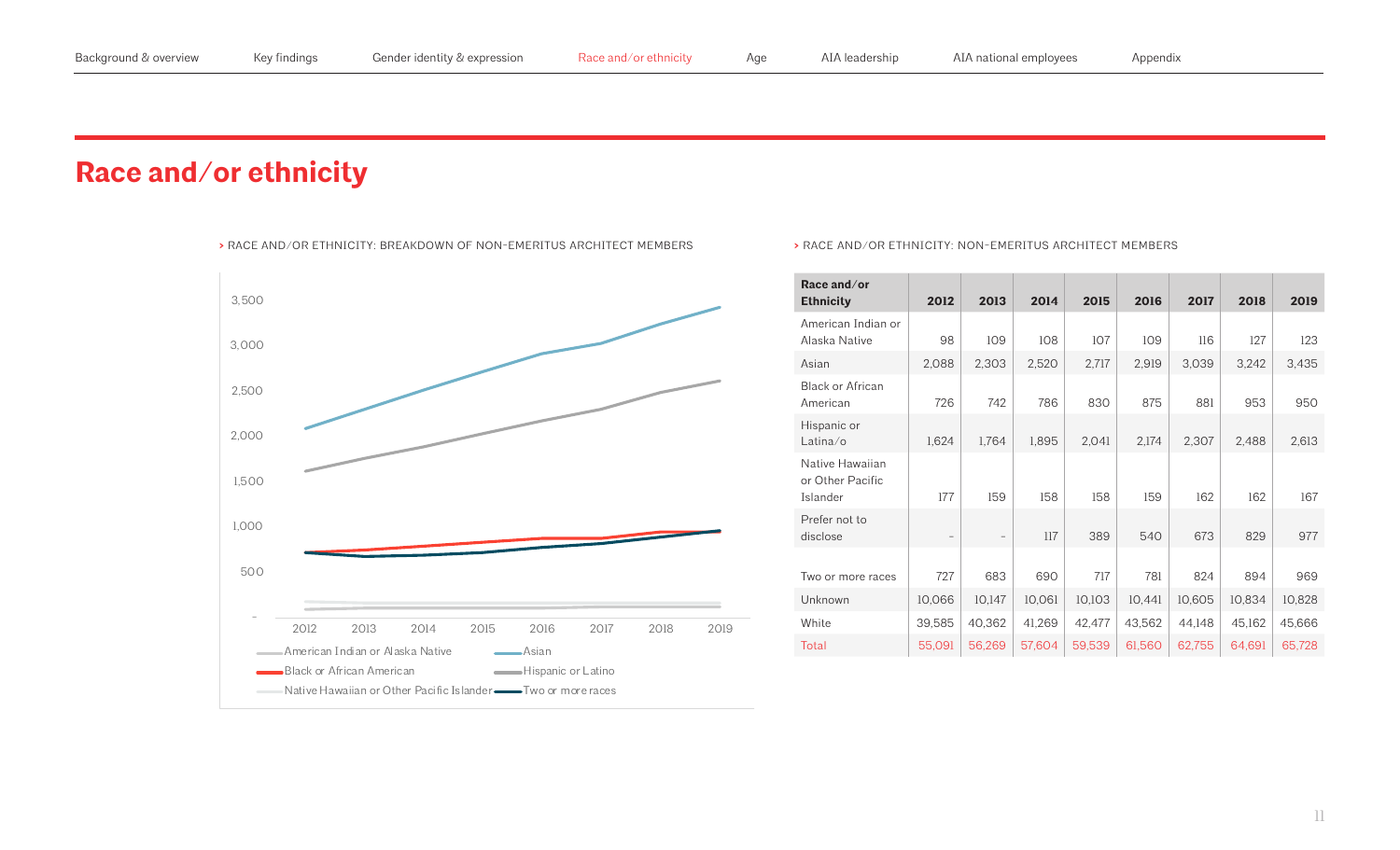### **Race and/or Ethnicity: Associate members**

Associate membership continues to be more racially and/or ethnically diverse than AIA's overall membership. The reported percent of members from underrepresented racial and/or ethnic groups in the Associate category has grown from 19.7% in 2012 to 30.6% in 2019, a 10.9-point increase for this period. Associates are, on average, younger and newer to the profession, meaning they will drive future demographic change of licensed architects.

### **>** RACE AND/OR ETHNICITY: ASSOCIATE MEMBERS

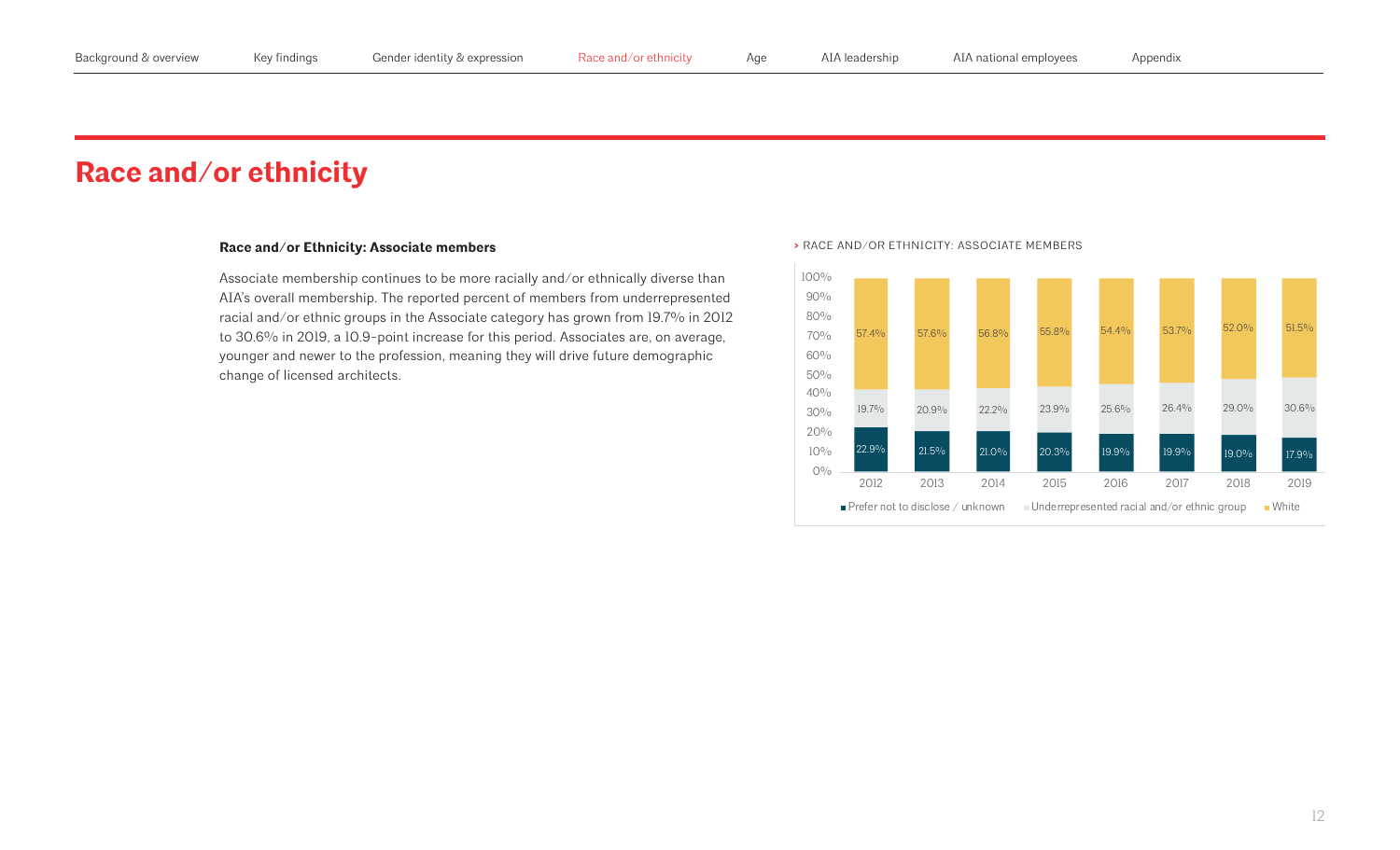

#### **>** RACE AND/OR ETHNICITY: ASSOCIATE MEMBERS

| Race and/or<br><b>Ethnicity</b>                 | 2012              | 2013   | 2014   | 2015   | 2016   | 2017   | 2018   | 2019   |
|-------------------------------------------------|-------------------|--------|--------|--------|--------|--------|--------|--------|
| American Indian<br>or Alaska Native             | 42                | 40     | 39     | 47     | 51     | 61     | 61     | 61     |
| Asian                                           | 778               | 1,050  | 1,232  | 1,378  | 1,597  | 1,578  | 1,855  | 2,023  |
| <b>Black or African</b><br>American             | 514               | 553    | 627    | 700    | 721    | 710    | 812    | 907    |
| Hispanic or<br>Latina/o                         | 1,128             | 1,220  | 1,367  | 1,522  | 1,635  | 1,615  | 1,805  | 1,976  |
| Native Hawaiian<br>or Other Pacific<br>Islander | 23                | 29     | 31     | 34     | 40     | 43     | 47     |        |
| Prefer not to<br>disclose                       | $\qquad \qquad -$ |        | 59     | 215    | 318    | 370    | 493    | 594    |
| Two or more<br>races                            | 547               | 496    | 500    | 512    | 512    | 497    | 539    | 604    |
| Unknown                                         | 3,515             | 3,471  | 3,528  | 3,341  | 3,226  | 3,029  | 2,866  | 2,662  |
| White                                           | 8,808             | 9,317  | 9,711  | 9,791  | 9,676  | 9,148  | 9,192  | 9,364  |
| Total                                           | 15,355            | 16,176 | 17,094 | 17,540 | 17,776 | 17,051 | 17,670 | 18,191 |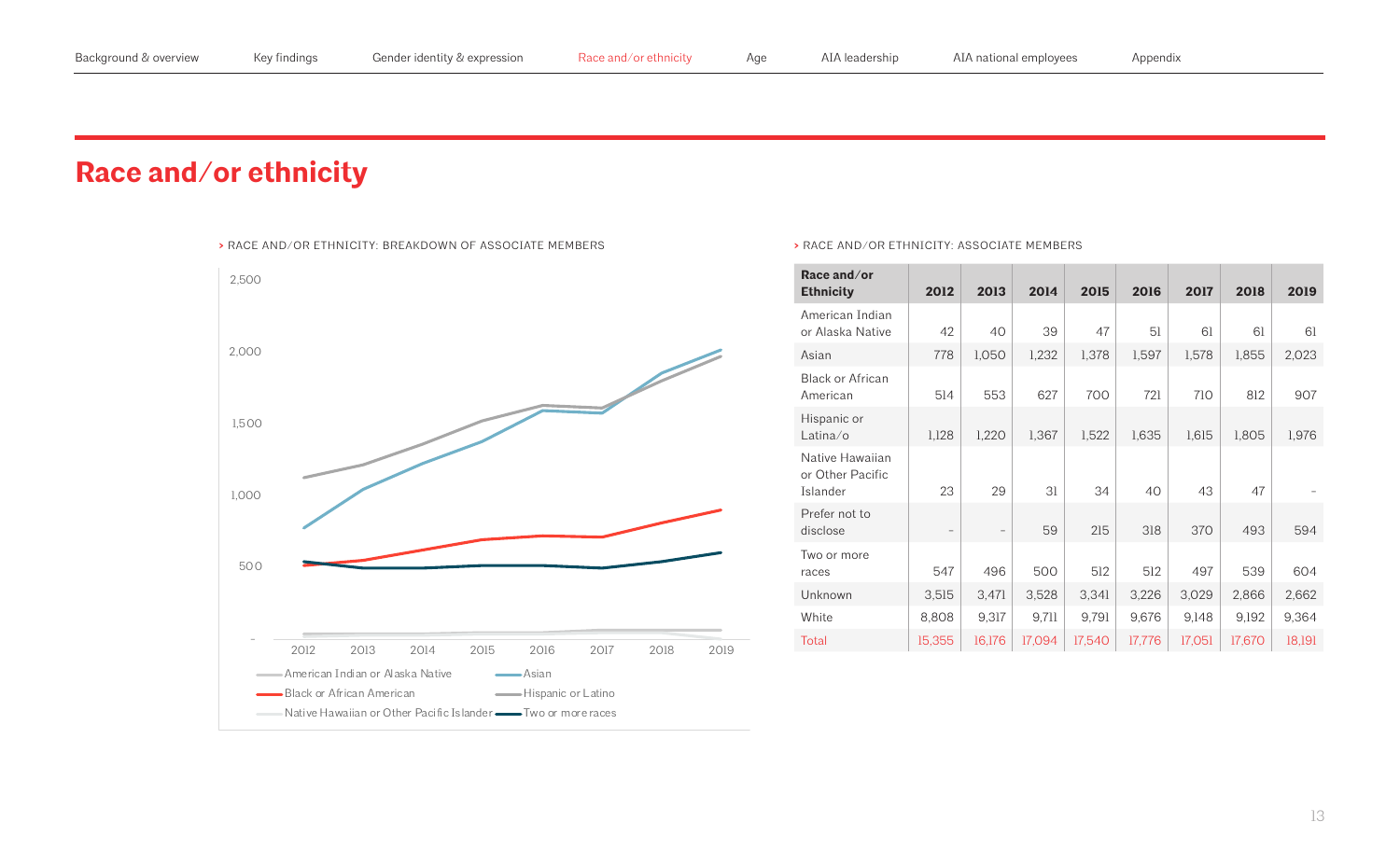### **Age**

The median age of members remains stable; however, there is growth among older > AGE OF AIA'S OVERALL MEMBERSHIP and younger cohorts. In 2019, the median age of members was 50, about where it has been since 2012 (51). However, the percentage of members above the age of 60 has increased by 4 points since 2012, while those aged 20–39 has increased by 3.6 points. The percentage of members in the 40–59 age range, which contains our current median, has shrunk by 6.8 points since 2012.

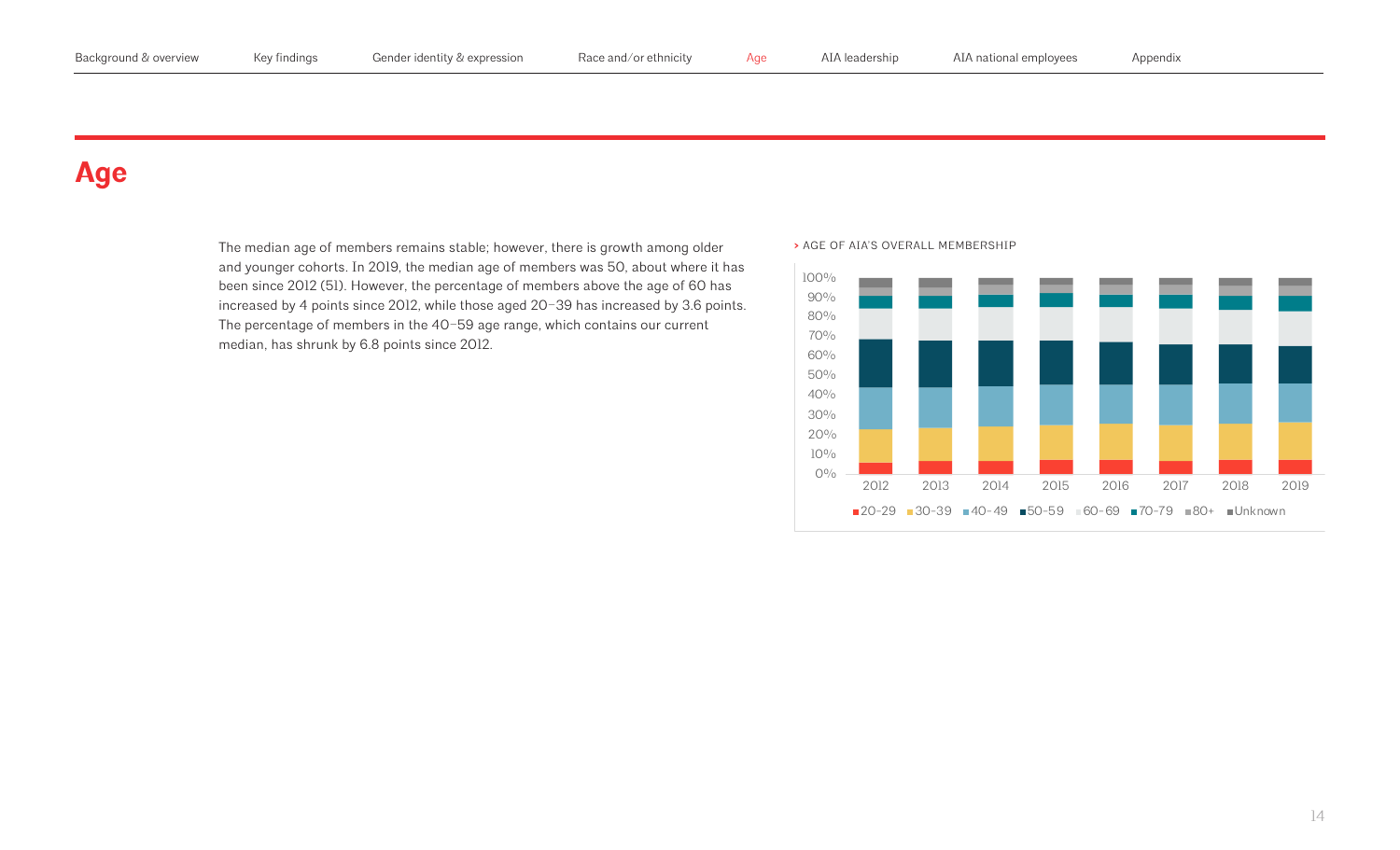### **AIA leadership**

### **AIA Board of Directors**

The board of directors' responsibilities include providing leadership to inspire the membership through the careful establishment of broad organizational values and perspectives. It approves AIA's the Strategic and Operating Plans as well as the annual Operating Budget.

The board is composed of the officers (President, First Vice President, Secretary and Treasurer), six At-large Directors, and representatives from the Council of Architectural Component Executives (CACE), National Associates Committee, and the American Institute of Architecture Students (AIAS). The President may appoint up to two additional directors, for one-year terms. The EVP/Chief Executive Officer is also a member, ex officio.

### **>** LEADERSHIP: BOARD OF DIRECTORS BY RACE AND/OR ETHNICITY



Note: In 2015, when this data collection started, the AIA's governance was restructured (Board size reduced; Strategic Council created). Its composition has varied over the years; in 2019, there were 14 members.

### Board gender **>** LEADERSHIP: BOARD OF DIRECTORS BY GENDER

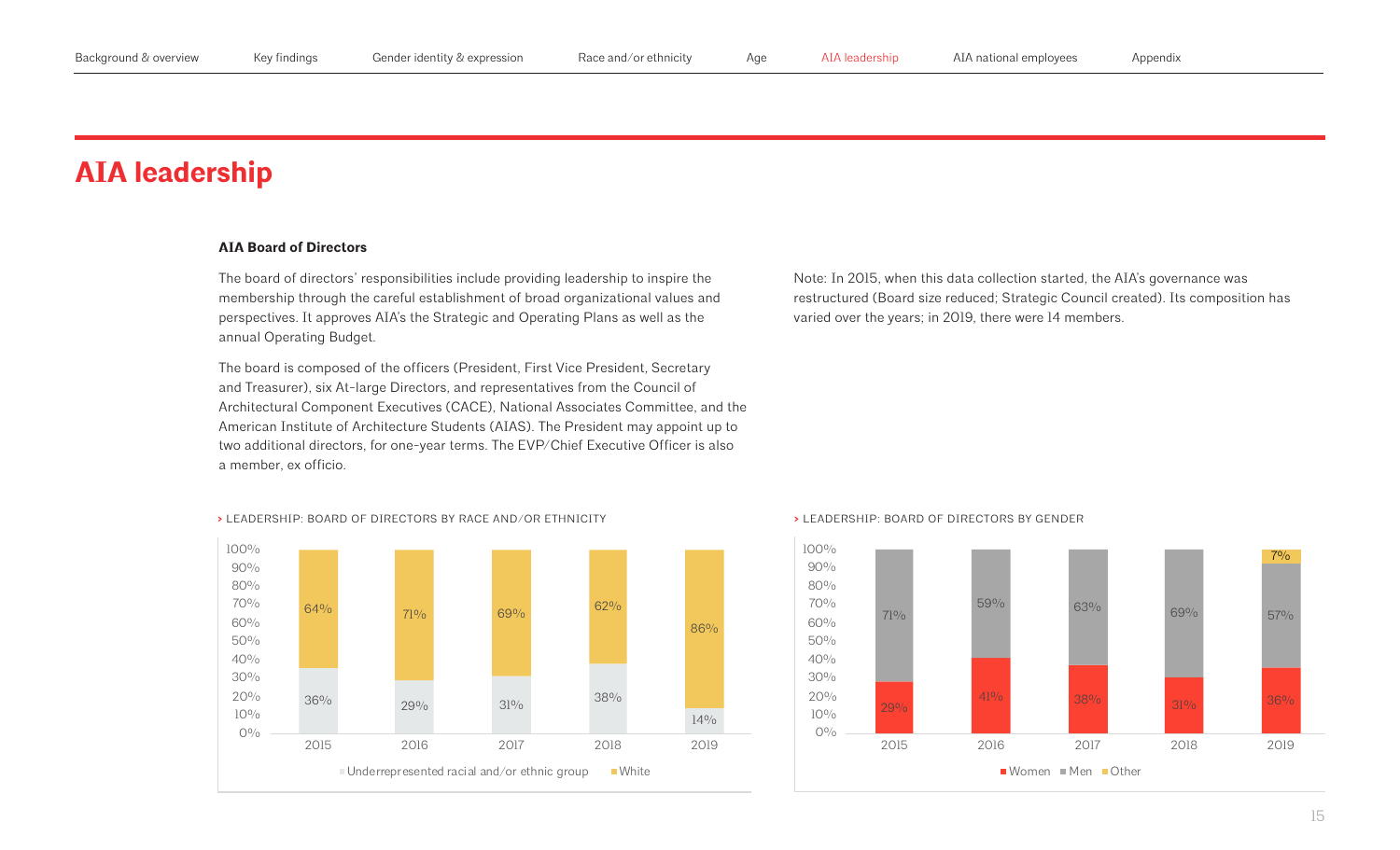### **AIA leadership**

### **AIA Strategic Council**

The strategic council is charged with advancing the profession of architecture by informing the board and other AIA bodies of important professional issues and opportunities.

It is composed of the officers (President, First Vice President, Secretary and Treasurer), the immediate Past President, and the EVP/Chief Executive Officer, ex officio. The Institute's 19 regions are represented, and there are up to 10 At-large representatives elected by the council. The council also includes representatives from the Council of Architectural Component Executives (CACE), National Associates Committee, and the American Institute of Architecture Students (AIAS).



### In 2019, there were 51 members of the strategic council.

A full overview of the AIA's governance structure can be found in its bylaws.

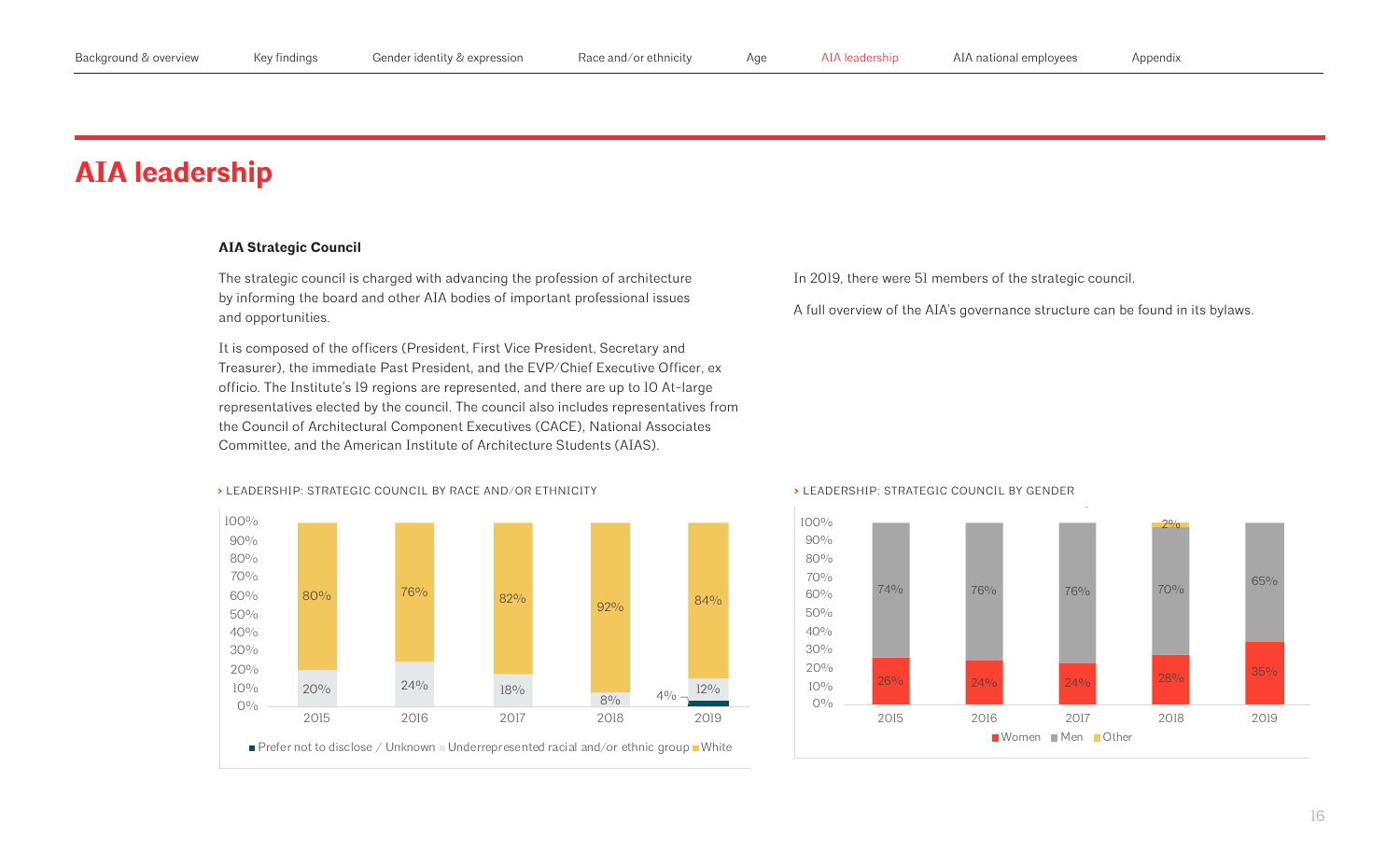### **AIA national employees**

### **AIA national employees**

There are 231 employees working in or for the AIA national office, located in Washington, DC as of 2019. They work in a diverse set of areas to advocate on behalf of the profession of architecture, providing research on trends in the profession, and administering programming to more than 95,000 professional members. Note that these demographics are not inclusive of the employees of AIA's 200+ components across the U.S. and world; these data cover only those employed in the national office. [This is how the data was collected at the time]



### **>** EMPLOYEES: GENDER OF AIA NATIONAL STAFF *Decreement of the State Campacing States in the States of the States* $\rightarrow$  **RACE AND/OR ETHNICITY: AIA NATIONAL STAFF**

| Race and/or<br><b>Ethnicity</b>        | 2012                    | 2013           | 2014         | 2015           | 2016           | 2017     | 2018         | 2019 |
|----------------------------------------|-------------------------|----------------|--------------|----------------|----------------|----------|--------------|------|
| American Indian<br>or Alaskan Native   | $\Omega$                | $\Omega$       | $\Omega$     | $\Omega$       | $\Omega$       | $\Omega$ | $\Omega$     | 0    |
| Asian                                  | 13                      | 15             | 15           | 17             | 20             | 21       | 20           | 19   |
| <b>Black or African</b><br>American    | 44                      | 45             | 46           | 53             | 52             | 56       | 60           | 57   |
| Hispanic or Latino                     | $\overline{\mathbf{1}}$ | 9              | 10           | $\mathbf{1}$   | 10             | 10       | $\mathbf{1}$ | 12   |
| Native Hawaiian<br>or Pacific Islander | $\mathcal{P}$           | 1              | $\mathbf{1}$ | $\mathbf{1}$   | 1              | 1        | 1            | 1    |
| Two or more<br>races                   | 3                       | $\overline{2}$ | 1            | $\overline{2}$ | $\overline{2}$ | $\Omega$ | 1            | 1    |
| White                                  | 120                     | 120            | 121          | 124            | 127            | 129      | 133          | 4    |
| Total                                  | 193                     | 192            | 194          | 208            | 212            | 217      | 226          | 231  |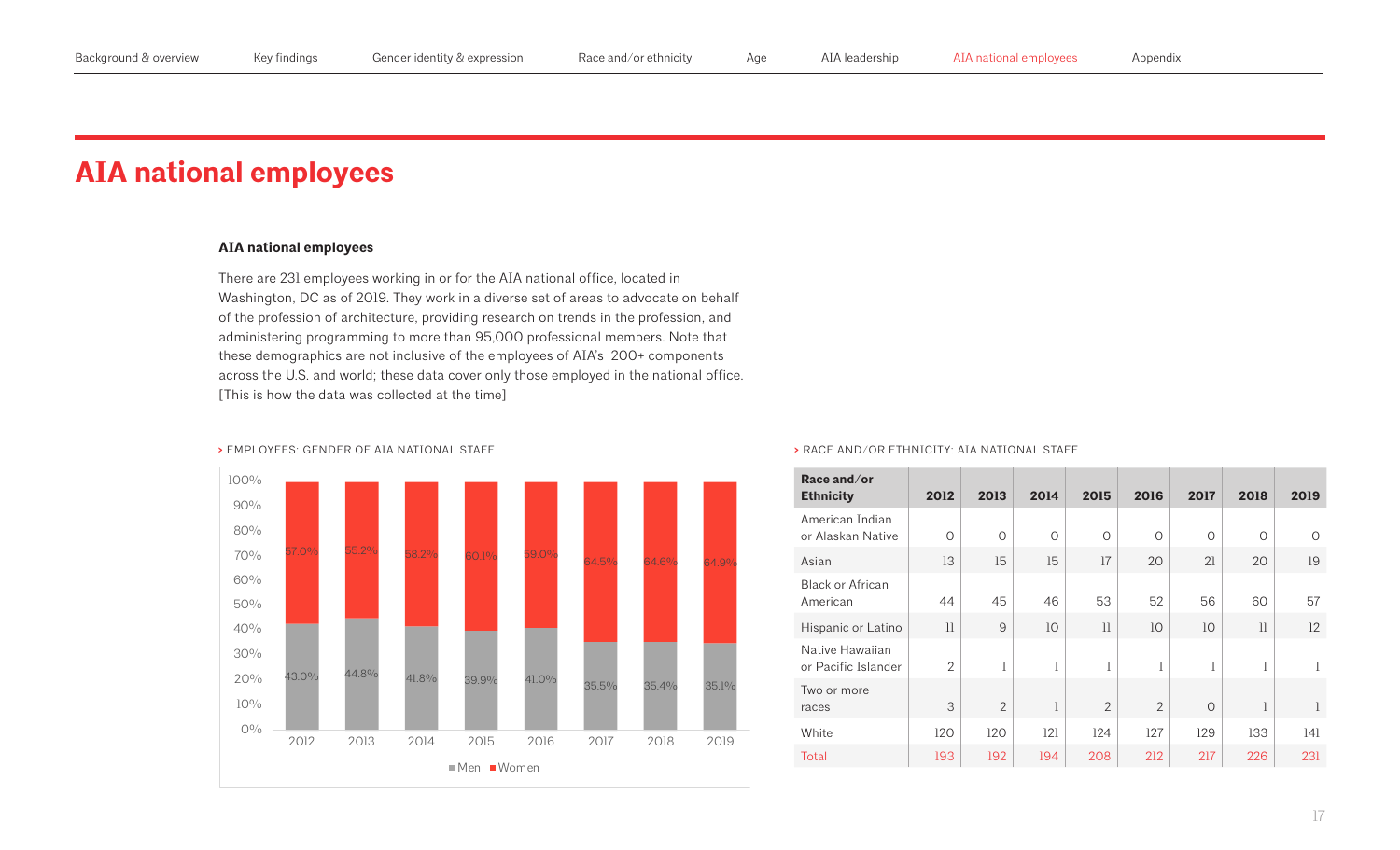# **AIA national employees**



#### **> AIA NATIONAL STAFF RACE AND/OR ETHNICITY BY TITLE IN 2019**

| <b>Title</b>                                            | <b>Hispanic</b><br>or Latino | <b>White</b>   | <b>Black or</b><br><b>African</b><br>American | <b>Native</b><br><b>Hawaiian</b><br>or other<br><b>Pacific</b><br><b>Islander</b> | <b>Asian</b>   | <b>Two</b><br>or<br>more<br>races | <b>Total</b>   |
|---------------------------------------------------------|------------------------------|----------------|-----------------------------------------------|-----------------------------------------------------------------------------------|----------------|-----------------------------------|----------------|
| Executive Team                                          | $\Omega$                     | 10             | 1                                             | $\Omega$                                                                          | $\Omega$       | $\Omega$                          | $_{\rm ll}$    |
| Managing<br>Directors/<br>Executive<br><b>Directors</b> | $\circ$                      | 14             | 1                                             | $\Omega$                                                                          | $\overline{2}$ | 0                                 | 17             |
| Sr. Directors/<br><b>Directors</b>                      | $\overline{2}$               | 56             | 14                                            | $\Omega$                                                                          | 9              | 1                                 | 82             |
| Sr. Managers/<br>Managers                               | 6                            | 42             | 18                                            | $\Omega$                                                                          | 8              | $\Omega$                          | 74             |
| Specialists                                             | $\overline{2}$               | 13             | 13                                            | $\mathbf{I}$                                                                      | $\Omega$       | $\Omega$                          | 29             |
| Associates                                              | $\mathbf{I}$                 | $\overline{4}$ | 9                                             | $\Omega$                                                                          | 1              | $\Omega$                          | 15             |
| <b>Craft Workers</b>                                    | $\Omega$                     | $\mathbf{I}$   | 1                                             | $\Omega$                                                                          | $\Omega$       | $\Omega$                          | $\overline{2}$ |
| Service Workers                                         | 1                            | $\Omega$       | $\Omega$                                      | $\Omega$                                                                          | $\Omega$       | $\Omega$                          | 1              |
| Total                                                   | 12                           | 140            | 57                                            | 1                                                                                 | 20             | 1                                 | 231            |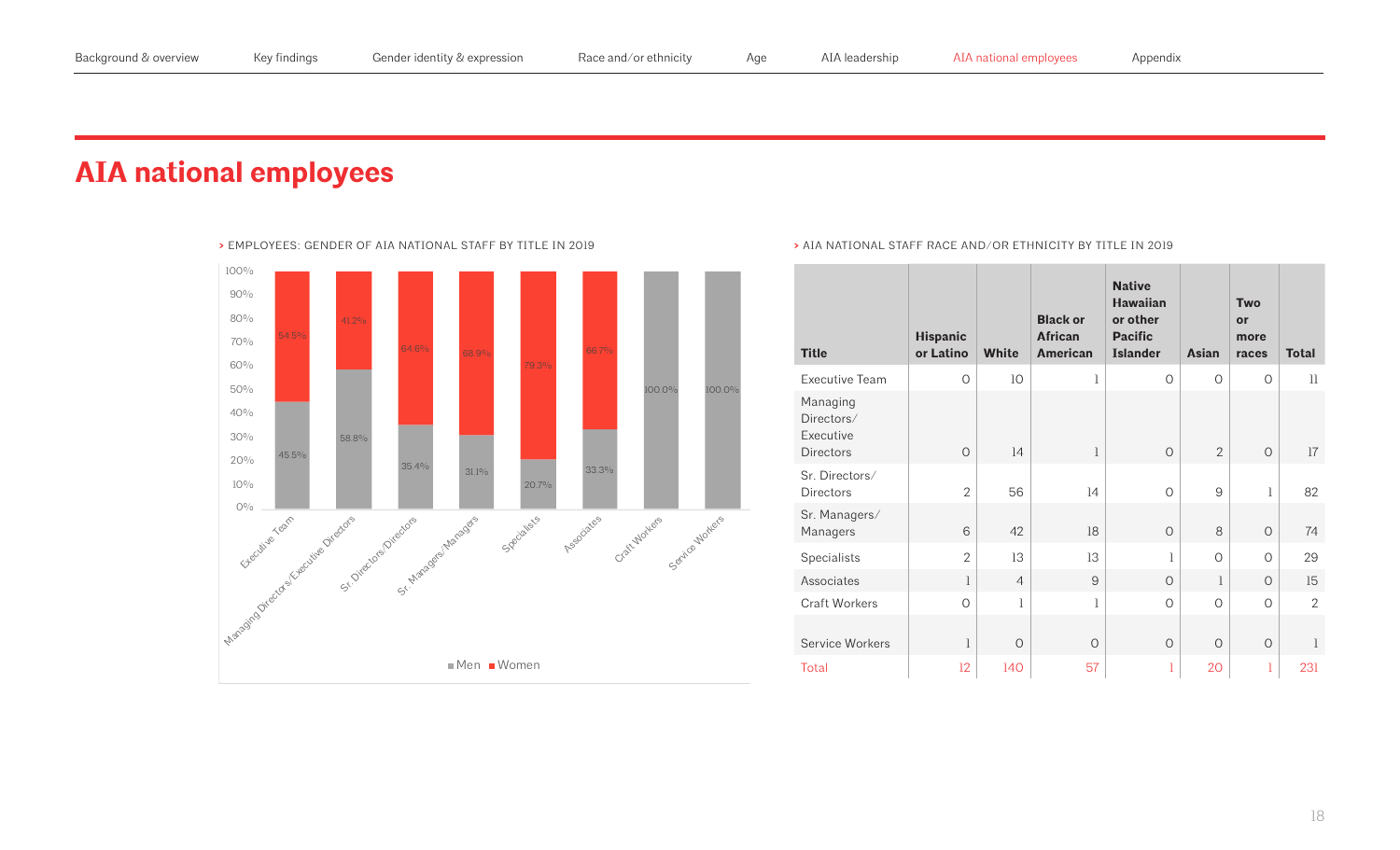### **Appendix**

#### **Definitions**

For the purposes of this report, overall membership is defined as the member types: Architect, Associate, International Associate, Emeritus, and Allied. Unless otherwise stated, the Architect category is inclusive of licensed architects and Fellows, while Emeritus members are treated separately. Unless otherwise stated, Associate and International Associate are treated separately. No Honorary or Local Affiliate members were included in this analysis. National Allied members are not shown as a unique segment in this report because of their low prevalence within membership. Their demographics are included in the overall membership totals.

Architect: Individuals who are currently entitled under law to practice architecture and use the title architect in any state of the United States are eligible to be Architect members. These are inclusive of AIA Fellows.

Associate (non-international): Individuals without architectural licenses from a U.S. authority who meet any of the following requirements:

- 1. Those who are eligible by education or experience and are employed, enrolled, or participating in circumstances recognized by licensing authorities as constituting credit toward architectural licensure.
- 2. Those who are employed under the supervision of an architect in a professional or technical capacity directly related to the practice of architecture.
- 3. Those who have professional degrees in architecture.
- 4. Those who are faculty members in university programs in architecture and who are actively involved in research, administration, or the teaching of architecture.

International Associates: Individuals without architectural licenses from a U.S. licensing authority who have an architectural license or equivalent from a non-U.S. licensing authority are eligible to be International Associates. Such persons may be residents within or outside the U.S.

Emeritus: Architect and Associate members who have been in good standing in AIA who have attained the age of 70, are retired or so incapacitated that they can no longer work, and have either:

- 5. 15 consecutive years of membership, or
- 6. 25 cumulative years of membership with the three most recent years consecutively in good standing.

The AIA secretary may waive the age and period requirements on a case-by-case basis.

Race and ethnicity: According to the U.S. Census Bureau, the racial categories included in the census questionnaire generally reflect a social definition of race recognized in this country and are not an attempt to define race biologically, anthropologically, or genetically. In addition, it is recognized that the categories for race include racial and national origin or sociocultural groups. People may choose to report more than one race to indicate their racial mixture, such as "American Indian" and "white." People who

identify their ethnicity as Hispanic, Latina/o, or Spanish may be of any race.

#### **Underrepresented racial and/or ethnic groups**

Includes American Indian or Alaska Native, Asian, Black or African American, Hispanic or Latino, Native Hawaiian or other Pacific Islander, and two or more races. Like gender, we are updating our demographic categories for race/ethnicity to give members an accurate means of reporting.

#### **Methodology & references**

All data and visuals were created from historical year-end member rosters maintained by AIA unless otherwise noted. AIA data includes reported age, gender expression and identity, and race and ethnicity information.

Associate status changes are determined based on whether a member was an Associate one year and an Architect the next.

NCARB's 2020 report and NAAB's 2019 report both describe data for 2019. This report uses 2019 AIA data for comparison.

#### **Important sources**

National Architectural Accrediting Board naab.org

National Council of Architectural Registration Boards ncarb.org

National Council of Architectural Registration Boards, 2020 NCARB by the Numbers ncarb.org/nbtn2020

National Organization of Minority Architects (NOMA) noma.net

The Bureau of Labor Statistics bls.gov

i. Demographic Turning Points for the United States: Population Projections for 2020 to 2060 https:// www.census.gov/library/publications/2020/demo/ p25-1144.html

ii. 2019 Annual Report on Architecture Education naab.org/wp-content/uploads/2019\_NAAB-Annual-Report.pdf

iii. Demographics | National Council of Architectural Registration Boards, 2020 NCARB by the Numbers ncarb.org/nbtn2020/demographics

iv. 2019 Annual Report on Architecture Education naab.org/wp-content/uploads/2019\_NAAB-Annual-Report.pdf

The race/ethnicity categories included in the NAAB report are white, Asian, two or more races, nonresident alien, American Indian/Alaska Native, Hispanic/Latino, Black/African American, and Native Hawaiian/Pacific Islander.

v. Demographics | National Council of Architectural Registration Boards, 2020 NCARB by the Numbers ncarb.org/nbtn2020/demographics

vi. Demographics | National Council of Architectural Registration Boards, 2020 NCARB by the Numbers ncarb.org/nbtn2020/demographics